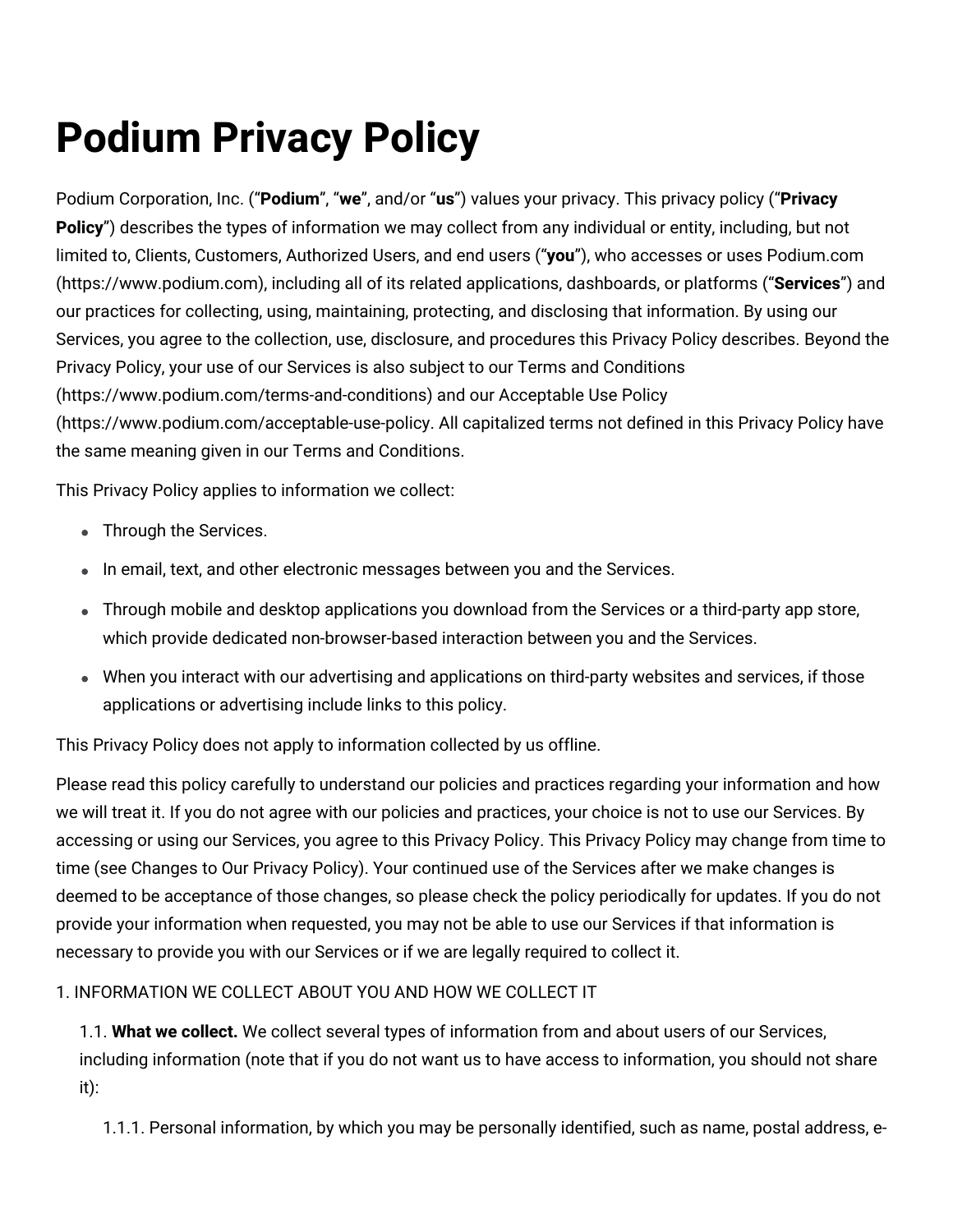mail address, telephone number, or social security number;

1.1.2. That is about you but individually does not identify you;

1.1.3. If you share it through our Services, including with another user of our Services, Personally Identifiable Information or Protected Health Information (as both are defined under the United States Health Insurance Portability and Accountability Act of 1996 or "HIPAA." For more information about your rights under HIPAA, see www.hhs.gov/ocr/privacy);

1.1.4. Information necessary to make financial transactions, such as your billing address, other addresses related to you, and credit card or other payment information; and/or

1.1.5. About your internet connection, the equipment you use to access our Services, and usage details.

## 1.2. **How we collect this information**

1.2.1. Directly from you when you provide it to us.

1.2.2. Automatically as you use our Services. Information collected automatically may include usage details, IP addresses, and information collected through cookies, web beacons, and other tracking technologies.

1.2.3. From third parties, for example, our business partners or from publicly available sources such as certain third-party review sites.

1.3. **Information You Provide to Us.** The information we collect through our Services may include:

1.3.1. Registration and Profile Information. Information that you provide by filling in forms through our Services. This includes information provided at the time of registering to use our Services, subscribing to our Services, signing up to receive information about our Services, posting material, or requesting further services. We may also ask you for information when you enter a contest or promotion sponsored by us, and when you report a problem with our Services. If you sign up for an account, register to use our Services, purchase our products, or sign up to receive information about our Services, we may ask you for your, or your customer's, first and last name, e-mail address, phone number, physical address, P.O. box or other postal address, login information, and any other information we collect.

1.3.2. Communications with Podium. Information when you contact us directly such as records and copies of your correspondence (including email addresses), as well as communications with other parties as you use the Services. For example, when you contact our Customer Support Team, we will receive your name, mobile phone number, the contents of a message, and any other information you choose to provide.

1.3.3. Communications Using the Services with Others. You also may provide information to others through the Services and your communications may be transmitted to other users of the Services or third parties (collectively, "User Contributions"). Any User Contributions you post or transmit to others is done at your own risk. We cannot always control the actions of other users of the Services, or a third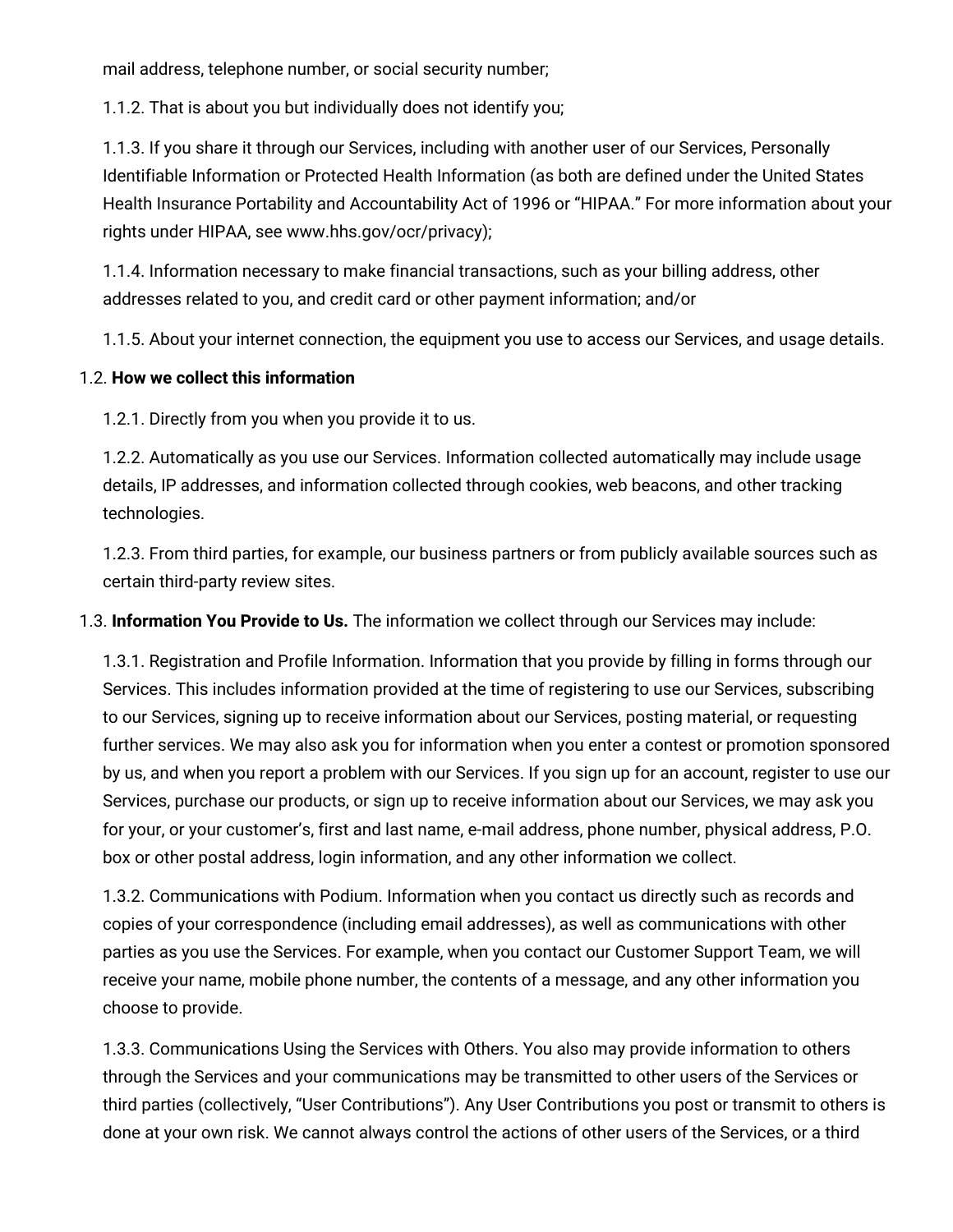party outside the Services, with whom you may choose to share your User Contributions.

1.3.4. Survey Information. Your responses to surveys that we might ask you to complete for research purposes such as customer success and marketing strategy.

1.3.5. Payment information. When you add billing information or a credit card number to your account or make a purchase (e.g., through our Payments or Terminal products), we will use a third-party service provider to collect and store your payment information.

1.3.6. Search Information. Your search queries on the Services.

1.3.7. Images. We collect any images that you submit to our Services.

1.3.8. Audio and Voice. We collect audio through the Services, such as voice recordings that may be transcribed by us or a third party.

1.4. **Information We Collect Through Automatic Data Collection Technologies.** The information we collect automatically may include personal information. As you navigate through and interact with our Services, we may use automatic data collection technologies to collect certain infromation about your equipment, browsing actions, and patterns, including:

1.4.1. Usage Information. Details of your use of our Services, including traffic data, location data, logs, and other communication data and the resources that you access and use through the Services. To help us understand how you use our Services and to help us improve them, we automatically receive information about your interactions with our Services, such as the ads you click on, pages or other content you view, the searches you conduct, purchases you make, your comments, and the dates and times of your visits.

1.4.2. Location Information. When you use our Services, if you allow us, we will receive your precise location information. We also infer your more general location information (for example, your internet protocol (IP) address may indicate your more general geographic region.

1.4.3. Device Information. We receive information about the device and software you use to access our Services, including IP address, web browser type, operating system version, phone carrier and manufacturer, application installations, device identifiers, other equipment identifiers, mobile advertising identifiers, and push notification tokens.

1.4.4. Information from Cookies and Similar Technologies. We and third-party partners collect information using cookies, pixel tags, or similar technologies. Our third-party partners, such as analytics and advertising partners, may use these technologies to collect information about your online activities over time and across different services.

1.4.5. Widget Information. Other websites may integrate Podium's widgets (such as Podium Webchat). When you visit a site with a Podium widget embedded, we may receive certain information about you, including information about the web page you visited, your IP address, and other information about your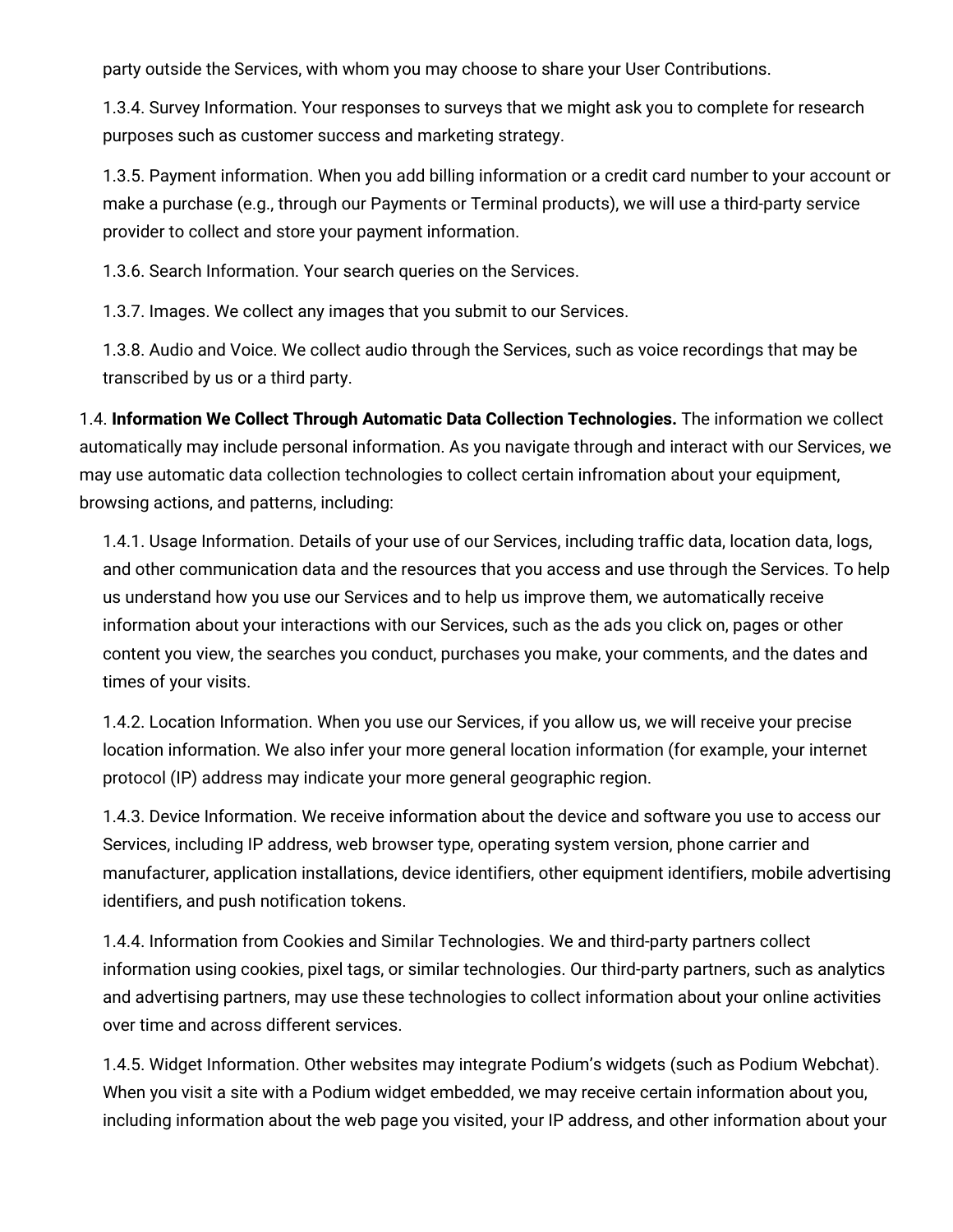device. Podium and the widget can recognize you across websites containing Podium's widgets, and the widget may be used to show personalized content or advertising. We know when you interact with a widget, and websites containing the widgets may receive this information.

1.4.6. Text Information. We may facilitate text messages between you and your customers. In the process, we may receive information about these communications, such as the date and time of the SMS message, the parties' phone numbers, and the content of any SMS messages.

1.4.7. User Feedback. We receive information about review and surveys and give our clients information about ratings and reviews.

1.4.8. Profile Information. Inferences drawn from any of the information above to create a profile about you that may reflect, for example, your preferences, characteristics, and behavior, including for account security purposes or to enhance our Services to you.

1.4.9. Information you provide to Third Parties. If you choose to link our Services to a third-party account, we may receive information about you, including your profile information, photo, and use of the thirdparty account. Additionally, we may receive information about you from third parties such as data or marketing partners and combine it with other information we have about you.

We also may use these technologies to collect information about your online activities over time and across third-party websites or other online services (behavioral tracking).

1.5. **Methods for Automatic Data Collection.** The technologies we use for automatic data collection may include:

1.5.1. Cookies (or browser cookies). A cookie is a small text file containing a string of alphanumeric characters placed on the hard drive of your computer. We may use both session cookies and persistent cookies. A session cookie disappears after you close your browser. A persistent cookie remains after you close your browser and may be used by your browser on subsequent visits to our Services. (Please review your web browser's "Help" file to learn the proper way to modify your cookie settings. Please note that if you delete or choose not to accept cookies from the Service, you may not be able to utilize the features of the Services to their fullest potential.) You may refuse to accept browser cookies by activating the appropriate setting on your browser. However, if you select this setting you may be unable to access certain parts of our Services. Unless you have adjusted your browser setting so that it will refuse cookies, our system will issue cookies when you direct your browser to our Services.

1.5.2. Flash Cookies. Certain features of our Services may use local stored objects (or Flash cookies) to collect and store information about your preferences and navigation to, from, and on our Services. Flash cookies are not managed by the same browser settings as are used for browser cookies. For information about managing your privacy and security settings for Flash cookies, see Choices About How We Use and Disclose Your [Information.](https://docs.google.com/document/d/1obRvOijtvsX3Mm4-vTAILZDcFZGsJlt8/edit#bookmark=id.3rdcrjn)

1.5.3. Web Beacons. Our Services and our e-mails may contain small electronic files known as web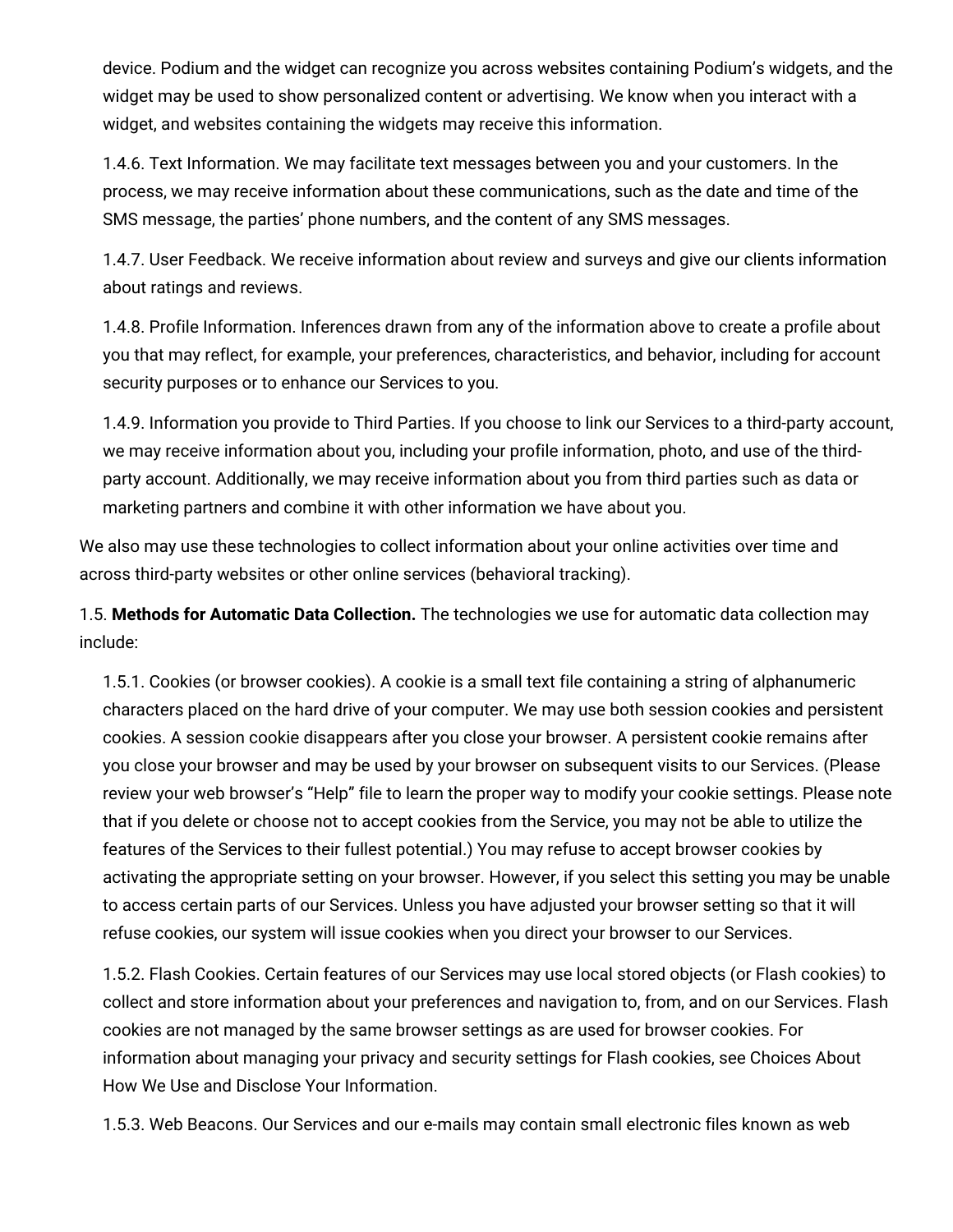beacons (also referred to as clear gifs, pixel tags, and single-pixel gifs) that permit us, for example, to count users who have visited those pages or opened an email and for other related website statistics (for example, recording the popularity of certain website content and verifying system and server integrity).

We may not always collect personal information automatically, but we may tie this information to personal information about you that provide to us or that we collect from other sources.

## 2. THIRD-PARTY USE OF COOKIES AND OTHER TRACKING TECHNOLOGIES

Some content or applications, including advertisements, on the Services are served by third-parties, including advertisers, ad networks and servers, content providers, and application providers. These third parties may use cookies alone or in conjunction with web beacons or other tracking technologies to collect information about you when you use our Services. The information they collect may be associated with your personal information or they may collect information, including personal information, about your online activities over time and across different websites and other online services. They may use this information to provide you with interest-based (behavioral) advertising or other targeted content.

We do not control these third parties' tracking technologies or how they may be used. If you have any questions about an advertisement or other targeted content, you should contact the responsible provider directly. For information about how you can opt out of receiving targeted advertising from many providers, see Choices About How We Use and Disclose Your Information.

## 3. HOW WE USE YOUR INFORMATION

We use information that we collect about you or that you provide to us, including any personal information:

3.1. To present our Services and related content to you.

3.2. To personalize and improve your experience on our Services, such as presenting tailored content, speeding up your searched, recognizing when you return to our Services, and storing information about your preferences, allowing us to customize our Services according to your individual interests.

3.3. For marketing purposes, such as customizing and communicating informational or product offerings, promotions, and advertising materials that may be useful, relevant, valuable or otherwise of interest to you. We may also use it to estimate our audience size and usage patterns. If you do not want us to use your information in this way, please adjust your user preferences in your account profile or contact us as [privacy@podium.com.](https://docs.google.com/document/d/1obRvOijtvsX3Mm4-vTAILZDcFZGsJlt8/edit#bookmark=id.3rdcrjn) For more information, see Choices About How We Use and Disclose Your Information. We may use the information we have collected from you to enable us to display advertisements to our advertisers' target audiences. Even though we do not disclose your personal information for these purposes without your consent, if you click on or otherwise interact with an advertisement, the advertiser may assume that you meet its target criteria.

3.4. To send you text messages and push notifications.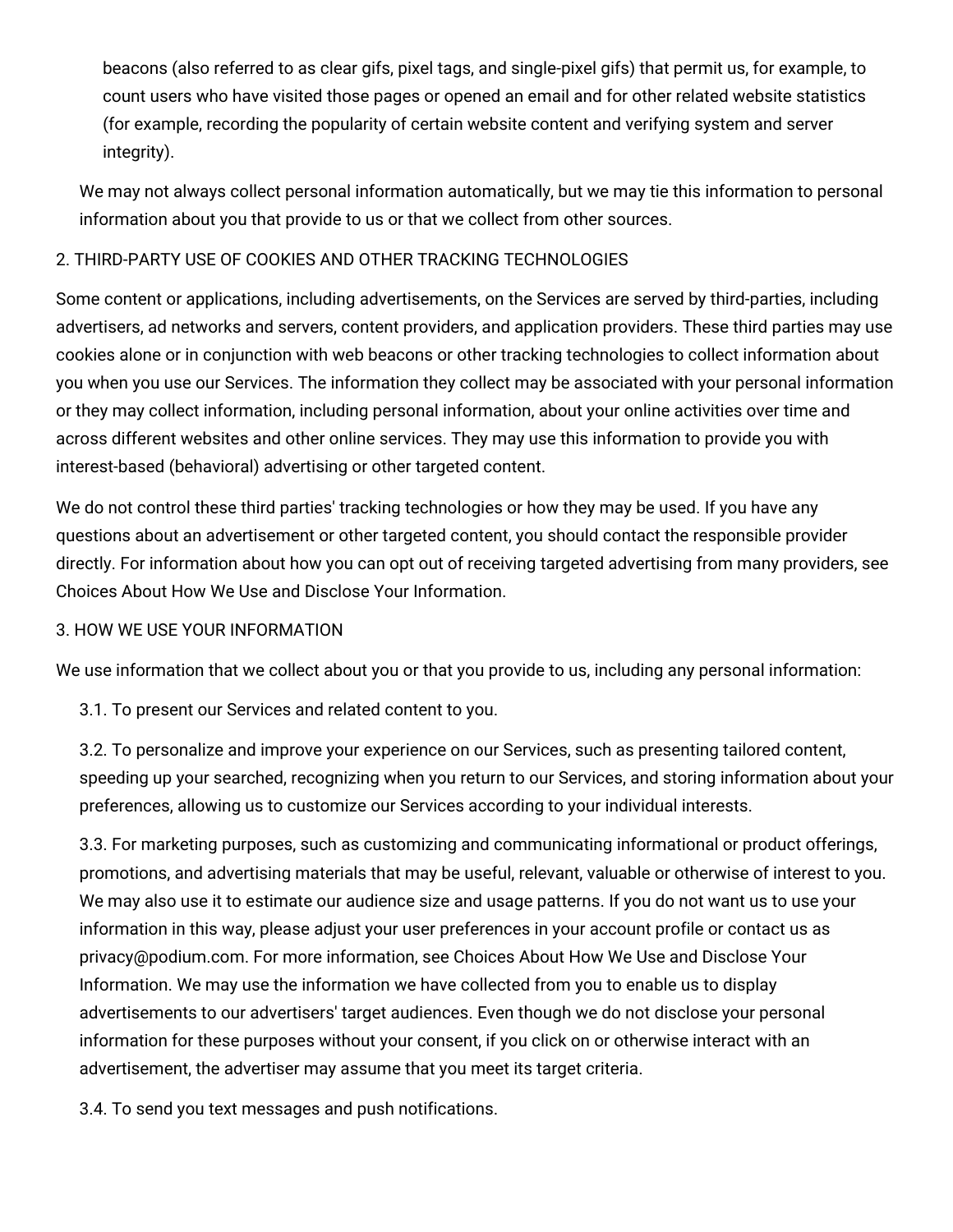3.5. To provide, maintain, improve, and enhance our Services.

3.6. To provide you with information, products, or services that you request from us.

3.7. To facilitate transactions and payments.

3.8. To provide you with notices about your account or subscription, including expiration and renewal notices.

3.9. To carry out our obligations and enforce our rights arising from any contract(s) entered into between you and us, including for billing and collection.

3.10. To notify you about changes to our Services or any products or services we offer or provide though it.

3.11. To allow you to participate in interactive features on our Services.

3.12. To communicate with you, provide you with updates and other information that you request, respond to comments and questions, and otherwise provide customer support.

3.13. To market additional or new products or services to you.

3.14. To find and prevent fraud and respond to trust and safety issues that may arise.

3.15. To de-identify and aggregate information collected through the Services and use it for any lawful purpose.

3.16. For compliance purposes, including enforcing our Terms and [Conditions](https://www.podium.com/terms-and-conditions/) or other legal rights, or as may be required by applicable laws and regulations or as requested by any judicial process or governmental agency.

3.17. To fulfill any other purpose for which you provide it.

3.18. In any other way we may describe when you provide the information.

3.19. For any other purpose with your consent.

We may also maintain the information we collect or associate it with personal information we collect in other ways or receive from third parties.

We retain your personal information for as long as necessary to achieve the purpose of the collection unless we are required by law to keep it longer.

#### 4. DISCLOSURE OFYOUR INFORMATION

4.1. **Aggregate and Anonymous Information.** We may disclose aggregated information about our users, and information that does not identify any individual, for any business purpose.

4.2. **Personal Information.** We may disclose personal information that we collect or you provide as described in this privacy policy: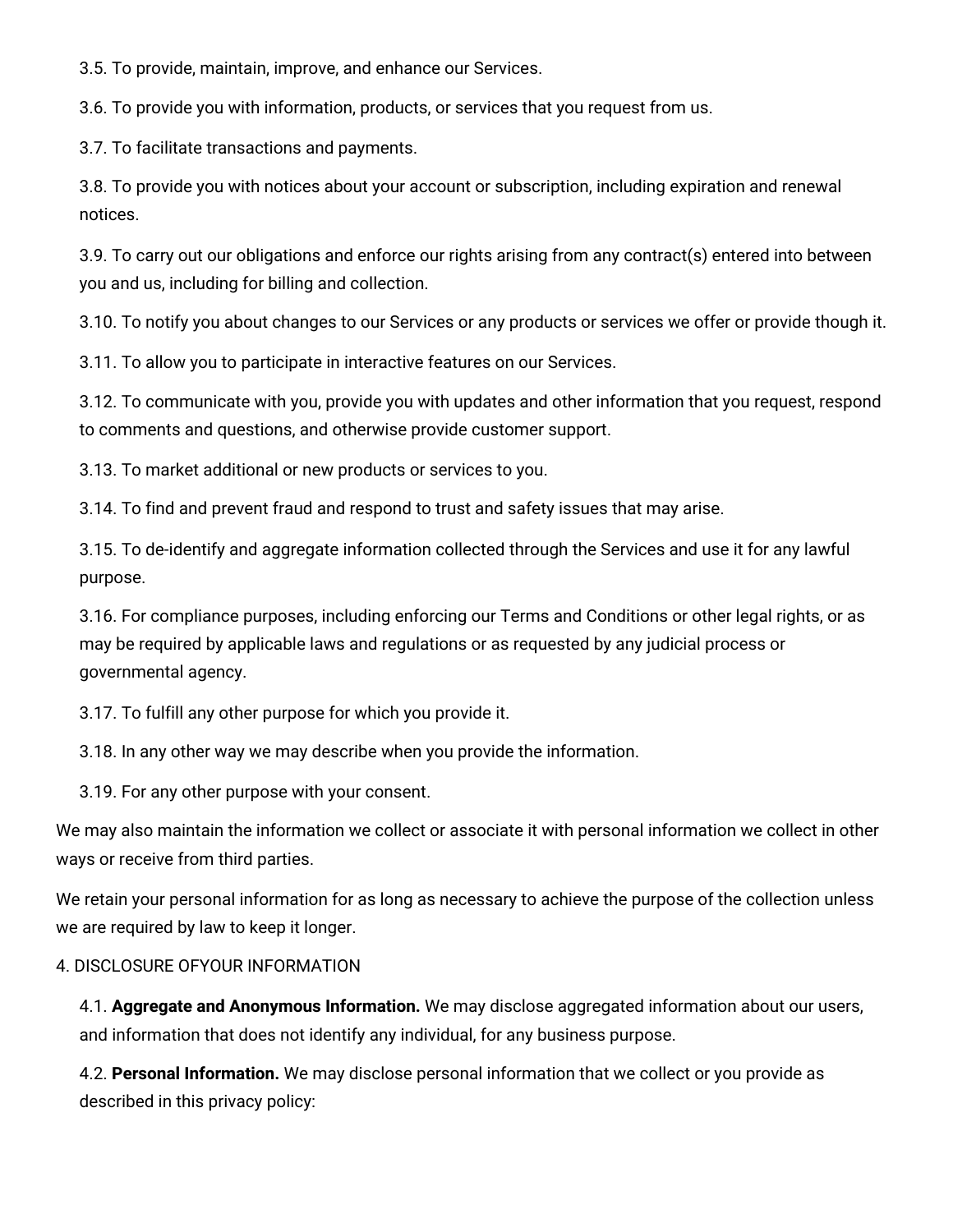4.2.1. Affiliates. We may share any information we receive with our subsidiaries, affiliates, and partners for any of the purposes described in this Privacy Policy.

4.2.2. Vendors and Service Providers. We may share any information we receive with vendors contractors, service providers, and other third parties retained in connection with the provision of our Services or who we use to support our business.

4.2.3. Third Party App Integrations. If you connect a third-party application to our Services, we may share information with that third party.

4.2.4. Advertising Partners. We work with third party advertising partners to show you ads that we think may interest you. These advertising partners may set and access their own cookies, pixel tags and similar technologies on our Services and they may otherwise collect or have access to information about you which they may collect over time and across different online services. Some of our advertising partners are members of the Network Advertising Initiative (http://optout.networkadvertising.org/?c=1#!/) or the Digital Advertising Alliance

(http://optout.aboutads.info/?c=2&lang=EN). If you do not wish to receive personalized ads, please visit their opt-out pages to learn more about how you may opt out of receiving web-based personalized ads from member companies. You can access any settings offered by your mobile operating system to limit ad tracking or you can install the AppChoices mobile app to learn more about how you may opt out of personalized ads in mobile apps.

4.2.5. Analytics Partners. We use web analytics services such as Google Analytics to collect and process certain analytics data. These services may also collect information about your use of other websites, apps, and online resources. You can learn about Google's practices by going to https://www.google.com/policies/privacy/partners/ and opt-out of them by downloading the Google Analytics opt-out browser add-on, available at [https://tools.google.com/dlpage/gaoptout.](https://tools.google.com/dlpage/gaoptout)

4.2.6. Social Networking Platforms and Other Online Services. Our Services allow you to, upon your direction, share information with social networking services, such as Facebook or Instagram. You understand and agree that the use of your information by any social networking websites will be governed by the privacy policies of these third-party platforms and your settings on that platform. We encourage you to review their privacy policies.

4.2.7. Marketing. We may disclose your information to nonaffiliated third parties for their direct marketing purposes as well as our direct marketing purposes. If you would like to opt out of such disclosures, please contact us at [privacy@podium.com.](mailto:privacy@podium.com) To third parties to market their products or services to you if you have not opted out of these disclosures.

4.2.8. Other Users. Our Services enable you to, among other things, communicate with others. Your name, username, and other profile information may be viewable and searchable by other users. The content you post to the Services may be displayed on the Services and viewable by other users by default. We are not responsible for the other users' use of available information, so you should carefully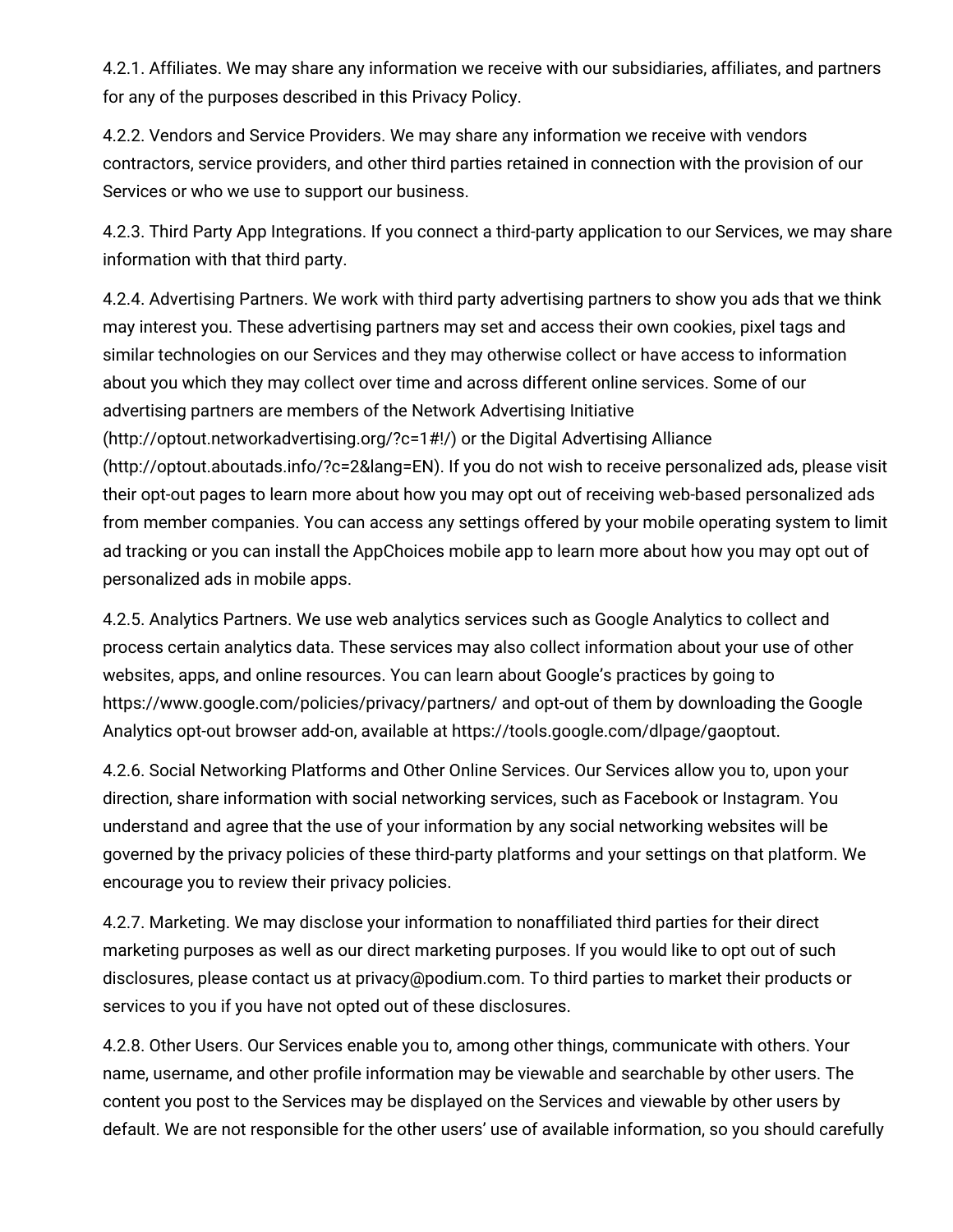consider whether and what to post or how you identify yourself on the Services.

4.2.9. Sale, Acquisition, Merger or Other Asset Transfers. We may share information to a buyer or other successor in the event of a merger, divestiture, restructuring, reorganization, dissolution, or other sale or transfer of some or all of Podium's assets, whether as a going concern or as part of bankruptcy, liquidation, or similar proceeding, in which personal information held by Podium about our users is among the assets transferred.

4.2.10. To Fulfill the Purpose for which You Provide. We may share information at your direction. For example, if you give us an email address or other contact information as a referral, we may use that email address to contact the referred party.

4.2.11. As Disclosed. We may share information for any other purpose disclosed by us when you provide the information.

4.2.12. With Consent. We may share information with your consent.

4.3. **Other Possible Disclosures of Personal Information.** We may also disclose your personal information:

4.3.1. As Required by Law and Similar Disclosures. In cooperation with governmental authorities and in our sole discretion, we may access, preserve, and disclose information about you if we believe it is necessary or appropriate to: (a) comply with law enforcement requests and legal process, such as in connection with a court order or subpoena; (b) respond to your requests; or (c) if we believe a disclosure of such information is necessary to protect your, our, or other's property, rights, or safety. For the avoidance of doubt, the disclosure of information about you may occur if you post any objectionable content on or through the Services.

4.3.2. To enforce or apply our Terms and [Conditions,](https://www.podium.com/terms-and-conditions/) Acceptable Use Policy, and other agreements, including, but not limited to, for billing and collection purposes.

4.3.3. If we believe disclosure is necessary or appropriate to protect the rights, property, or safety of Podium, our customers, or others. This includes exchanging information with other companies and organizations for the purposes of fraud protection and credit risk reduction.

## 5. CHOICES ABOUT HOW WE USE AND DISCLOSE YOUR INFORMATION

We strive to provide you with choices regarding the personal information you provide to us. We have created mechanisms to provide you with the following control over your information:

5.1. **Communications with Other Users.** The Services allow you to communicate with other users. Some of those communications are intended to be public, such as a review that is left on a third-party website. Other communications may be private or intended by you or another user to be private. We cannot always control the actions of other users with whom you communicate through our Services, so you must be aware that communications you intend to be private could be shared publicly by another user with whom you communicate. Furthermore, by communicating with other users, you acknowledge and agree that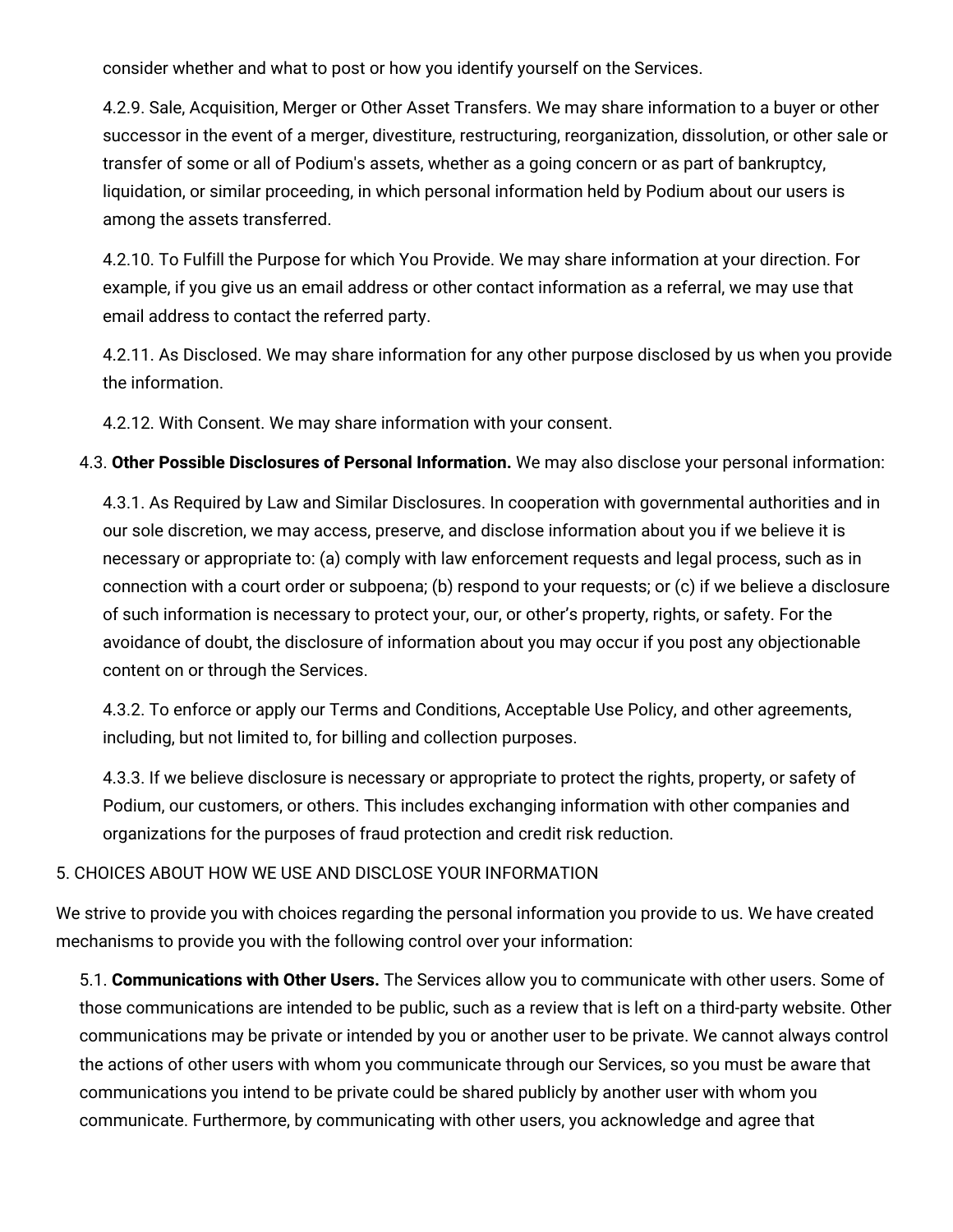information you post or otherwise make public may be available to the public or other users.

5.2. **Do Not Track.** There is no accepted standard on how to respond to Do Not Track signals, and we do not respond to such signals.

5.3. **Location Information.** You can prevent your device from sharing precise location information at any time through your device's operating system settings.

5.4. **Podium Marketing Communications.** You can unsubscribe from our promotional emails via the link provided in the emails or by sending us an email stating your request to privacy@podium.com. You can unsubscribe from our other promotional communications by replying "STOP" or by sending us an email stating your request to [privacy@podium.com.](mailto:privacy@podium.com) Even if you out-out of receiving promotional messages from us, you will continue to receive administrative messages from us. For example, if we have sent you a promotional email, you may send us a return email asking to be omitted from future email distributions, but this opt out will not apply to information provided to Podium as a result of a product purchase, warranty registration, product service experience or other transactions.

5.5. **Disclosure of Your Information for Third-Party Advertising.** If you do not want us to share your personal information with unaffiliated or non-agent third parties for promotional purposes, you can opt-out by sending us an email with your request to privacy@podium.com.

5.6. **Tracking Technologies and Advertising.** You can set your browser to refuse all or some browser cookies, or to alert you when cookies are being sent. To learn how you can manage your Flash cookie settings, visit the Flash player settings page on Adobe's website. If you disable or refuse cookies, please note that some parts of our Services may then be inaccessible or not function properly.

5.7. **Targeted Advertising.** If you do not want us to use information that we collect or that you provide to us to deliver advertisements according to our advertisers' target-audience preferences, you can opt-out by contacting us at [privacy@podium.com.](mailto:privacy@podium.com)

If you choose not to provide us with information we collect, some features of our Services may not work as intended.

Our Services may contain links to other websites, products, or services that we do not own or operate. We are not responsible for the privacy practices of these third parties, and we do not control third parties' collection or use of your information. Please be aware that this Privacy Policy does not apply to your activities on these third-party services or any information you disclose to these third parties. We encourage you to read their privacy policies before providing information to them. These third parties may provide you with ways to choose not to have your information collected or used in this way.

Furthermore, we do not control third parties' collection or use of your information to serve interest-based advertising. However, these third parties may provide you with ways to choose not to have your information collected or used in this way. You can opt out of receiving targeted ads from members of the Network Advertising Initiative ("NAI") on the NAI's website.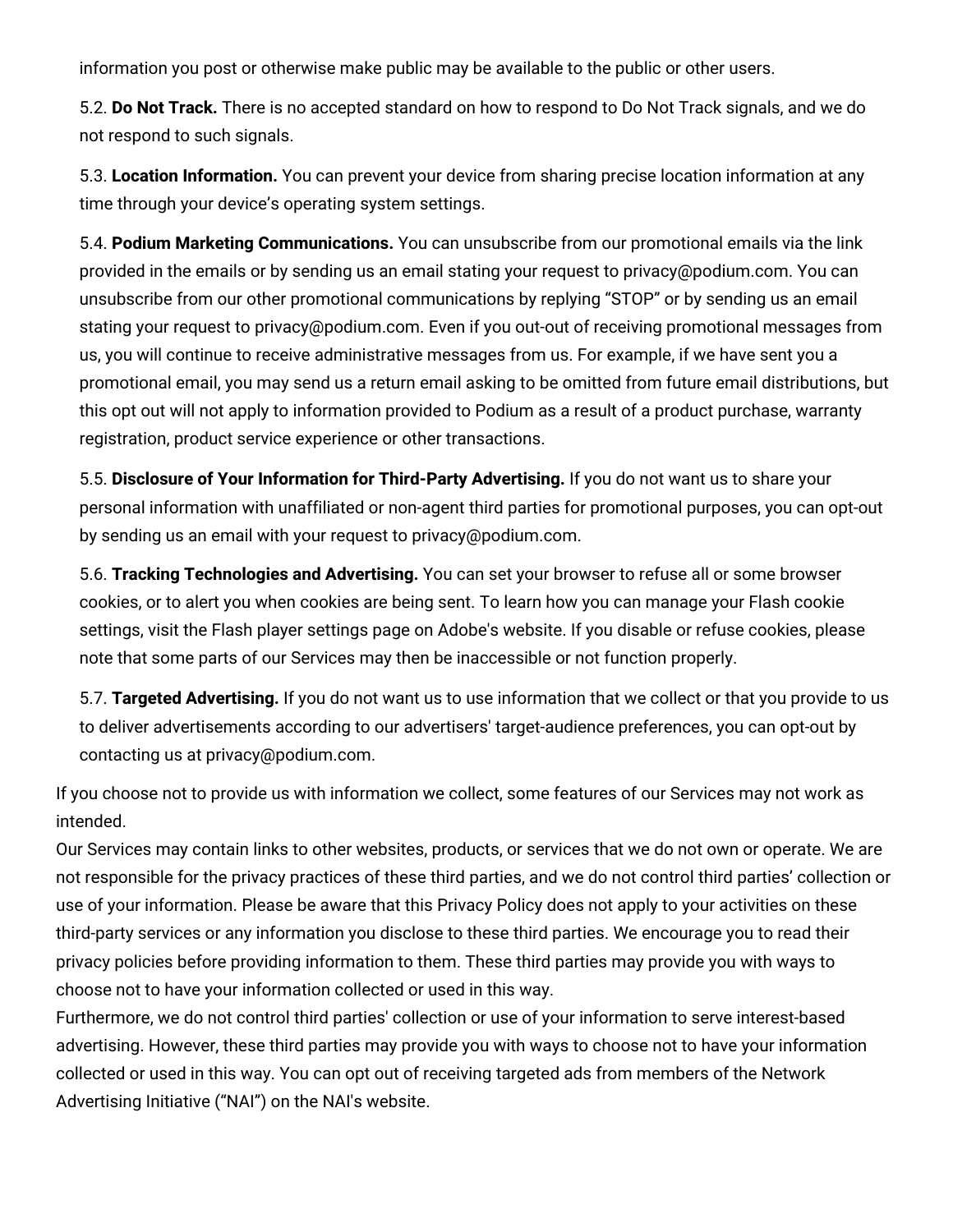California residents may have additional personal information rights and choices. Please see Your California Privacy Rights for more information.

Nevada residents who wish to exercise their sale opt-out rights under Nevada Revised Statutes Chapter 603A may submit a request to this designated address: privacy@podium.com 1650 W Digital Drive, Lehi, UT 84043.

# 6. INTERNATIONAL USERS

Our Services are hosted in the United States. If you choose to use the Services from other regions of the world with laws governing data collection and use that may differ from United States law (see below for specific information relating to Australian Users), then please note that you are transferring your personal information outside of those regions to the United States for storage and processing. Also, we may transfer your data from the United States to other countries or regions in connection with storage and processing of data, fulfilling your requests, and operating the Services. Your providing of information, including personal information, on or to the Services constitutes your consent to such transfer, storage, and processing.

# 7. AUSTRALIAN USERS

If you are an Australian user accessing or using Podium from Australia, the Privacy Act 1988 (Cth) and the Australian Privacy Principles contained in the Privacy Act 1988 (Cth) ("APP") applies to personal information collected or held by Podium or its Affiliates with an "Australian link" (within the meaning of the Privacy Act). In addition, Podium is committed to complying with other applicable Commonwealth, State or Territory privacy and data protection laws and regulations.

## 8. CANADIAN USERS

If you are a Canadian user accessing or using Podium from Canada, the following terms apply in respect of your personal information:

You have the right to access and correct your personal information, Our Services may already provide you with functionalities to do this, but if these functionalities are not helpful, you can nevertheless exercise these rights. To do so, you can reach us at privacy@podium.com, or by mail at:

Podium 1650 W Digital Drive Lehi, UT 84043

We will try to help you with your request free of charge. However, we may request that you pay a reasonable fee, such as if you request a transcript or a reproduction by mail. We will only do so if we are authorized by law, and if we notified you before and you've accepted the fees. To avoid any fraudulent request and protect your personal information, we may ask that you provide a proof of identity with your request. We will not use such personal information for any other purposes. We will respond to your request within thirty (30) days, unless agreed otherwise. If your request is denied, we will notify you in writing, and provide you with detailed motives and information on how to contest our decision.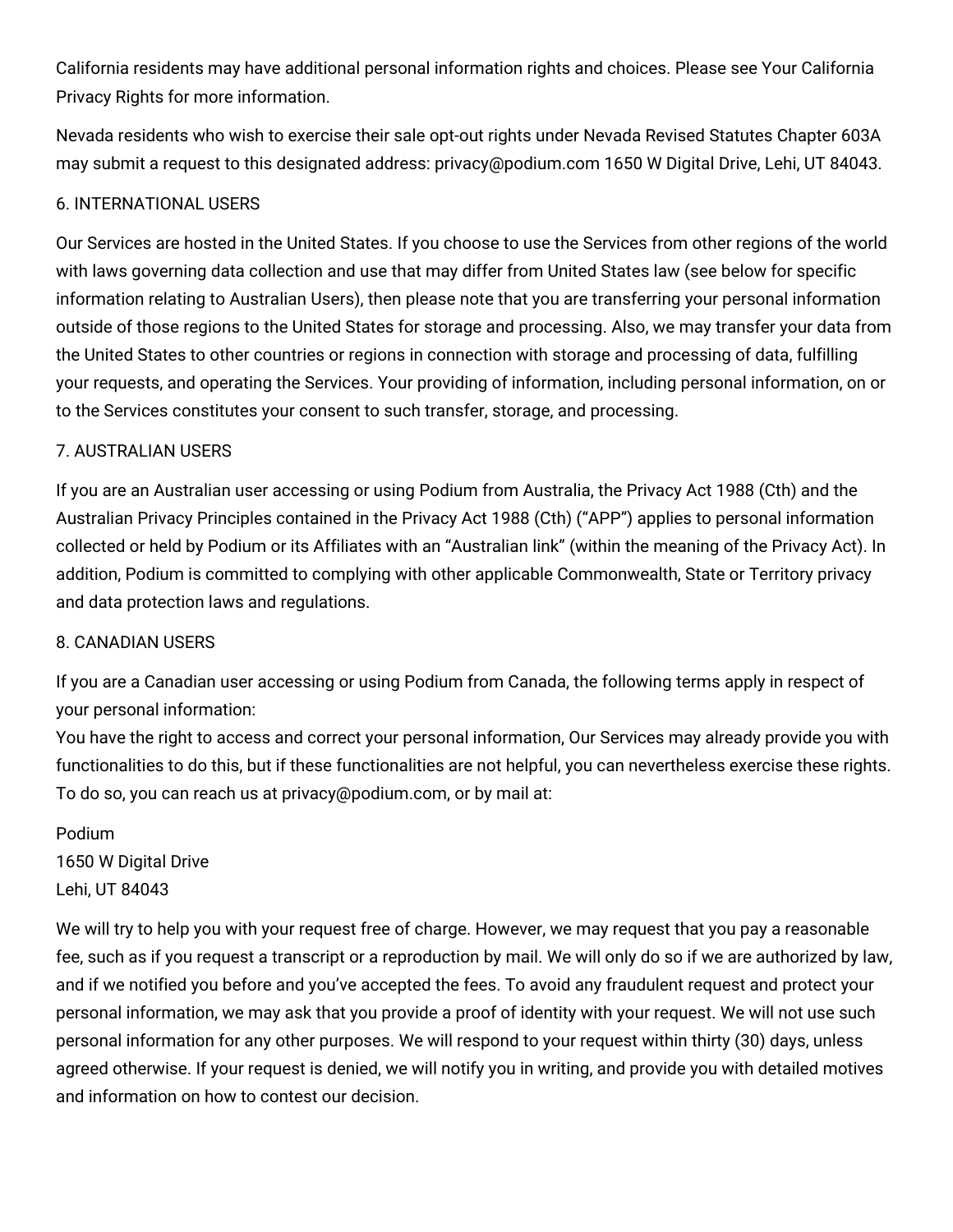The Office of the Privacy Commissioner of Canada drafted **this [FAQ](https://www.priv.gc.ca/en/)** to help you access your personal information when it is held by a business. You can also contact the Office of the Privacy Commissioner of Canada's Information Centre:

Telephone 9:00 am to 4:00 pm EST Toll-free: 1-800-282-1376

Mailing address Office of the Privacy Commissioner 30 Victoria Street Gatineau, Québec K1A 1H3

You can also use this online form. If you have any issue with how we collect, use or disclose your personal information, or how we responded to your request, please let us know. We will do our best to improve our processes to make certain that it does not happen again. We will also provide you with additional information about our practices if you would like us to do so. If you are still not satisfied, you can lodge a complaint to the Office of the Privacy Commissioner of Canada using **this [online](https://www.priv.gc.ca/en/report-a-concern/file-a-formal-privacy-complaint/) form**, or to your local privacy regulators.

# 9. CHILDREN UNDER THE AGE OF 13

Our Website is not intended for children under 13 years of age. No one under age 13 may provide any information through or on the Services. We do not knowingly collect personal information from children under 13. If you are under 13, do not:

- 9.1. use or provide any information through or on our Services or through any of its features,
- 9.2. register on to use the Services,
- 9.3. make any purchases through the Services,
- 9.4. use any of the interactive or public comment features of the Services, or
- 9.5. provide any information about yourself to us, including your name, address, telephone number, email address, or any screen name or username you may use.

If we learn we have collected or received personal information from a child under 13 without verification of parental consent, we will delete that information. If you believe we might have any information from or about a child under 13, please contact us at [privacy@podium.com.](mailto:privacy@podium.com)

California residents under 16 years of age may have additional rights regarding the collection and sale of their personal information. Please see Your [California](https://docs.google.com/document/d/1obRvOijtvsX3Mm4-vTAILZDcFZGsJlt8/edit#bookmark=id.2jxsxqh) Privacy Rights for more information.

## 10. ACCESSING AND CORRECTING YOUR INFORMATION

You can review and change your personal information by logging into the Services and visiting your account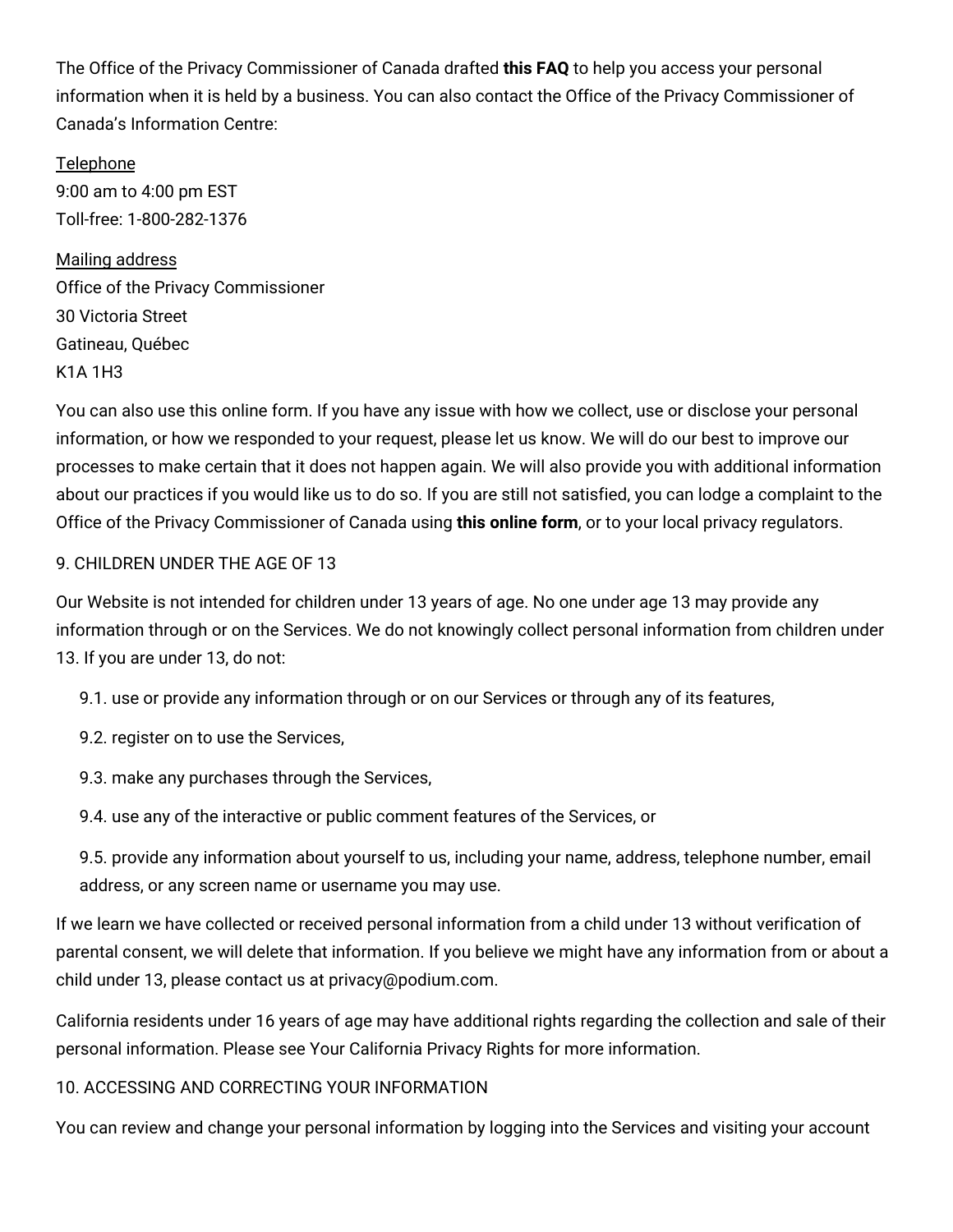#### profile page.

You may also submit a request [here](https://preferences.podium.com/privacy) or send us an email at [privacy-requests@podium.com](mailto:privacy-requests@podium.com) to request access to, correct, or delete any personal information that you have provided to us. If you have a user account with us, we cannot delete all of your personal information except by also deleting your user account. We may not accommodate a request to change or delete information if we believe the change or deletion would violate any law or legal requirement, cause Podium to violate its rights or legal obligations, or cause the information to be incorrect.

f you delete your User Contributions from the Services, copies of your User Contributions may remain viewable in cached and archived pages or might have been copied or stored by other Services users. Proper access and use of information provided through the Services, including User [Contributions,](https://legal.podium.com/#termsofservice-us) is governed by our Terms and Conditions.

California residents may have additional personal information rights and choices. Please see Your California Privacy Rights for more [information.](https://docs.google.com/document/d/1obRvOijtvsX3Mm4-vTAILZDcFZGsJlt8/edit#bookmark=id.2jxsxqh)

#### 11. YOUR CALIFORNIA PRIVACY RIGHTS

If you are a California resident, California law may provide you with additional rights regarding our use of your personal information. If you are a California resident who has provided your personal information to us, you may tell us not to share certain categories of personal information with third parties for their direct marketing purposes. To make such a request, please submit a request [here.](https://www.requesteasy.com/5dfe-1057)

If you have registered with us, you may request that we delete your information in your account by contacting us. We will make commercially reasonable efforts to delete such information upon request. We may archive all or some of your information as we believe may be required by law or for legitimate business purposes.

California's "Shine the Light" law (Civil Code Section § 1798.83) permits users of our App that are California residents to request certain information regarding our disclosure of personal information to third parties for their direct marketing purposes. To make such a request, please send an email to [privacy@podium.com](mailto:privacy@podium.com) or write to us at: 1650 W Digital Drive, Lehi, UT 84043.

#### 12. DATA SECURITY

Podium values the security of your information. We have implemented reasonable security measures that are designed to protect the information we maintain.

The safety and security of your information also depends on you. Where we have given you (or where you have chosen) a password for access to certain features of our Services, you are responsible for keeping this password confidential. We ask you not to share your password with anyone. We urge you to be careful about giving out information when using certain aspects of the services such as the Webchat feature. The information you share in public areas may be viewed by other users of the Services.

Unfortunately, the transmission of information via the internet is not completely secure. As our Services are hosted electronically, we can make no guarantees as to the security or privacy of your information. Although we do our best to protect your personal information, we cannot guarantee the security of your personal information transmitted through our Services. Any transmission of personal information is at your own risk. We are not responsible for circumvention of any privacy settings or security measures contained on the Website.

#### 13. CHANGES TO OUR PRIVACY POLICY

It is our policy to post any changes we make to our privacy policy on this page. If we make material changes to how we treat our users' personal information, we will notify you by email to the primary email address specified in your account. The date the privacy policy was last revised is identified at the top of the page. You are responsible for ensuring we have an up-to-date active and deliverable email